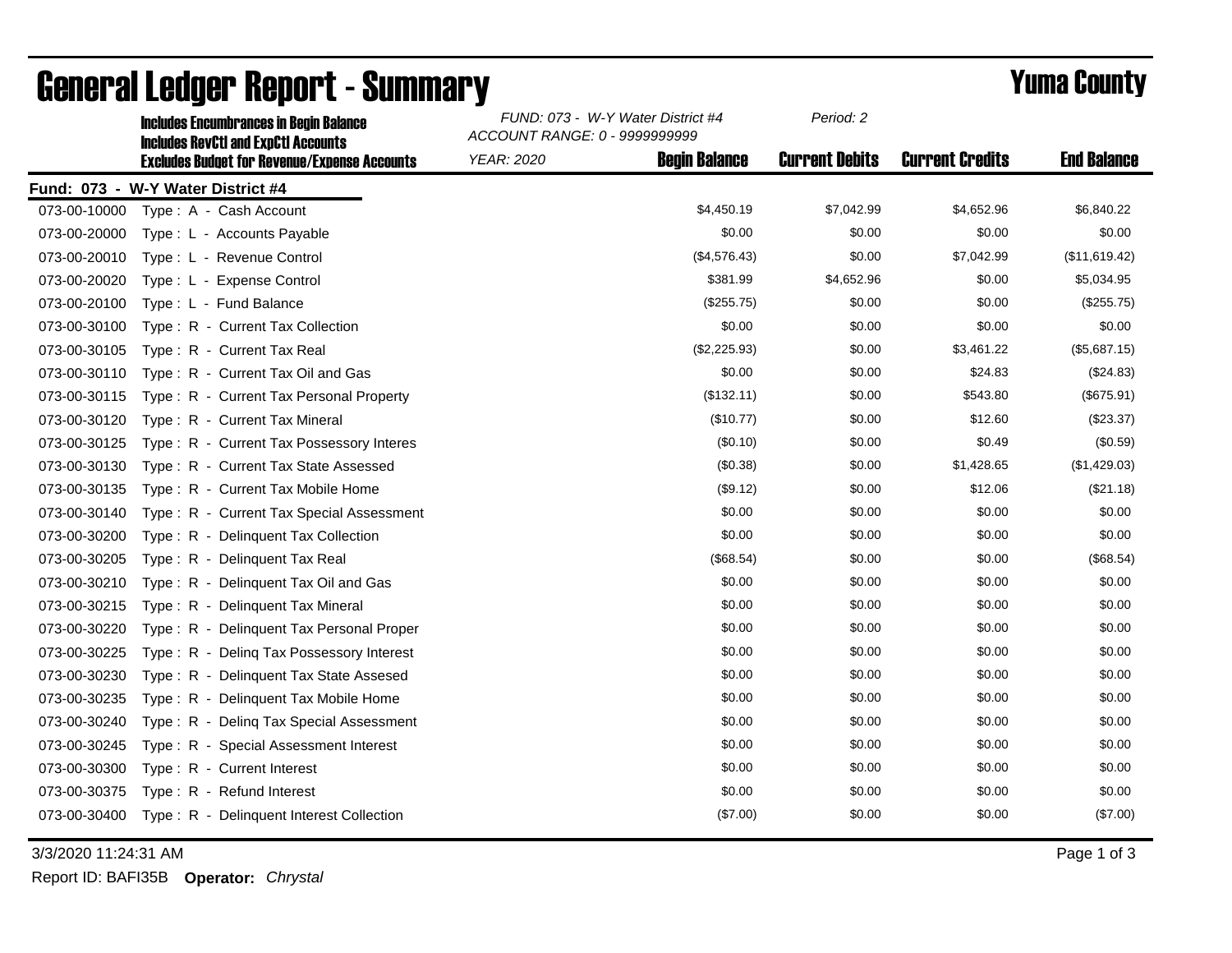|              | <b>Includes Encumbrances in Begin Balance</b><br><b>Includes RevCtI and ExpCtI Accounts</b> |                                                     | FUND: 073 - W-Y Water District #4<br>ACCOUNT RANGE: 0 - 99999999999 |                             | Period: 2             |                                  |                    |
|--------------|---------------------------------------------------------------------------------------------|-----------------------------------------------------|---------------------------------------------------------------------|-----------------------------|-----------------------|----------------------------------|--------------------|
|              |                                                                                             | <b>Excludes Budget for Revenue/Expense Accounts</b> | <b>YEAR: 2020</b>                                                   | <b>Begin Balance</b>        | <b>Current Debits</b> | <b>Current Credits</b>           | <b>End Balance</b> |
|              | Fund: 073 - W-Y Water District #4                                                           |                                                     |                                                                     |                             |                       |                                  |                    |
| 073-00-30500 |                                                                                             | Type: R - Miscellaneous Collections                 |                                                                     | \$0.00                      | \$0.00                | \$0.00                           | \$0.00             |
| 073-00-32100 | Type: R - Transfers In                                                                      |                                                     |                                                                     | \$0.00                      | \$0.00                | \$0.00                           | \$0.00             |
| 073-00-33000 | $Type: R - Auto Tax B Collection$                                                           |                                                     |                                                                     | (\$234.96)                  | \$0.00                | \$219.96                         | $(\$454.92)$       |
| 073-00-33100 |                                                                                             | Type: $R -$ Auto Tax A & F Collection               |                                                                     | (\$80.62)                   | \$0.00                | \$24.46                          | (\$105.08)         |
| 073-00-38000 | Type: R - Pump Assessment                                                                   |                                                     |                                                                     | (\$1,806.90)                | \$0.00                | \$1,314.92                       | (\$3,121.82)       |
| 073-00-49100 | Type: X - Treasurer Fees                                                                    |                                                     |                                                                     | \$126.24                    | \$202.77              | \$0.00                           | \$329.01           |
| 073-00-49401 | Type: X - Transfer Out                                                                      |                                                     |                                                                     | \$0.00                      | \$0.00                | \$0.00                           | \$0.00             |
| 073-00-49500 |                                                                                             | Type: X - Checks Written / ACH Transfer             |                                                                     | \$255.75                    | \$4,450.19            | \$0.00                           | \$4,705.94         |
|              |                                                                                             |                                                     | Fund: 073 - W-Y Water District #4                                   | ( \$4,194.44)<br>Totals :   | \$16,348.91           | \$18,738.94                      | (\$6,584.47)       |
|              |                                                                                             | <b>Total Fund Revenues:</b>                         | \$7.042.99                                                          | <b>Total Fund Expenses:</b> | \$4,652.96            | <b>Net Revenue Over Expense:</b> | \$2,390.03         |

## General Ledger Report - Summary **Example 2018** Yuma County